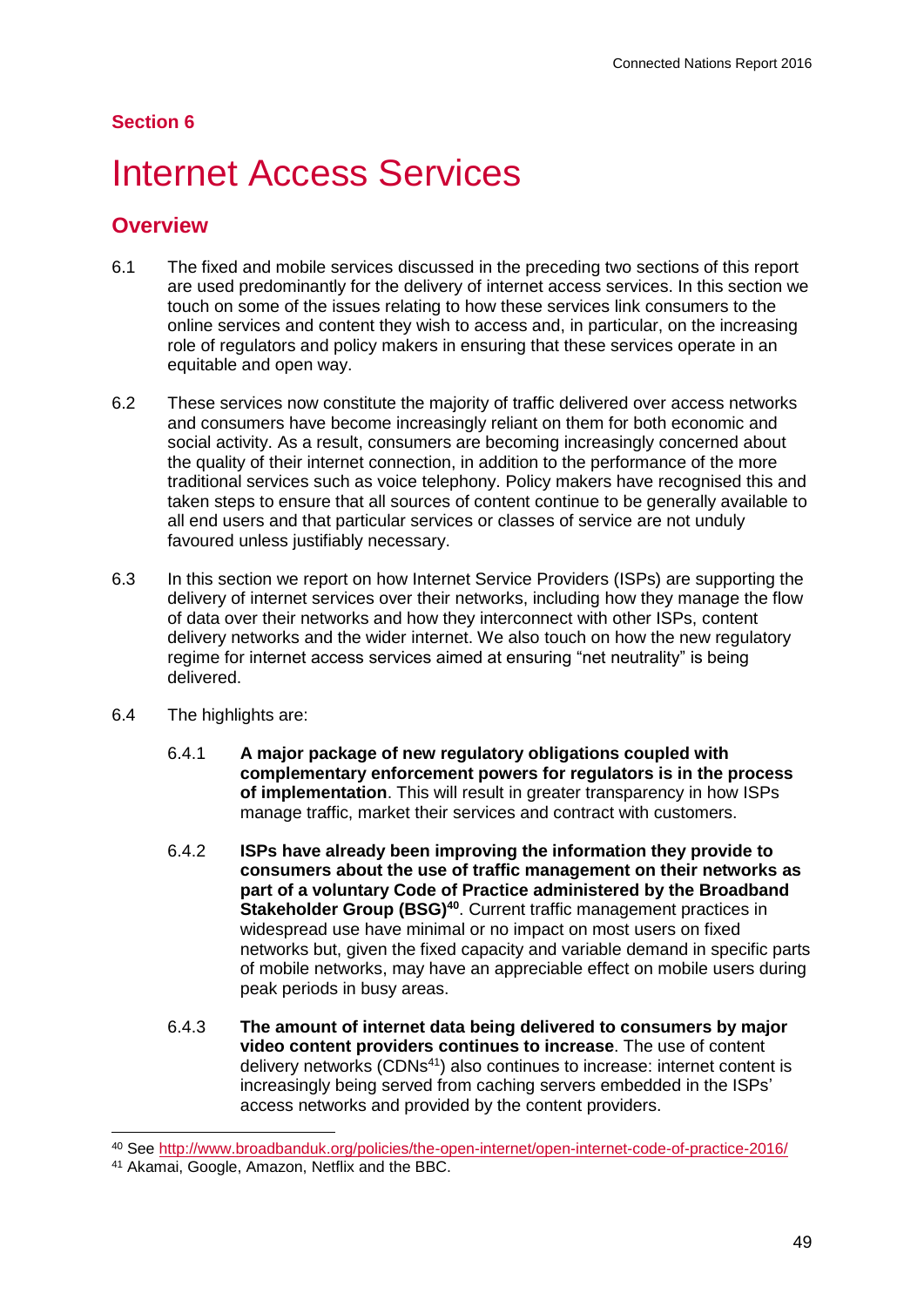- 6.4.4 Larger-scale ISPs are progressively **introducing support for the latest IPv6 internet addressing system**;
- 6.4.5 The **lack of security of Internet of Things (IoT)** and other low cost internet connected devices is leading to their being targeted by malware and their use to launch distributed denial of service (DDoS) attacks, increasing concerns over security of personal data.

# **EU Regulation on Net Neutrality**

- 6.5 In April of this year, the EU Telecoms Single Market (TSM) Regulation on net neutrality rules came into force in the UK. The regulation introduces new rights for consumers and places certain obligations on ISPs. These rules were introduced to address concerns that ISPs might manage traffic on their networks in ways that would limit competition and innovation, which in turn could lead to consumer harm.
- 6.6 The rules impose requirements on ISPs in terms of how they can manage traffic on their networks and place transparency obligations on informing consumers how they do so. The rules also place an obligation on regulators to closely monitor and ensure compliance with the rules.
- 6.7 The relevant provisions in the EU regulation are:
	- 6.7.1 **Article 3** sets out end-user rights to "access and distribute information and content, use and provide applications and services, and use terminal equipment of their choice" when accessing the internet. It imposes specific obligations on ISPs intended to secure this outcome. The obligations cover traffic management practices and commercial aspects relating to internet access services such as the provision of "zero-rated"<sup>42</sup> content.
	- 6.7.2 **Article 4** imposes a range of specific transparency obligations on ISPs in relation to the speed and quality of their services. It also introduces requirements about the handling of complaints and the circumstances under which consumers have rights of redress when an internet access service is unsatisfactory.
	- 6.7.3 **Article 5** requires regulators to monitor and ensure compliance and to report annually to the European Commission on compliance and on the general quality of internet access services. It also reinforces regulators' powers to impose quality of service obligations on ISPs.
	- 6.7.4 **Article 6** requires member states to introduce an effective penalties regime for non-compliance.

## **The duties on regulators**

6.8 In order to provide clarity and guidance to the regulators on their obligations, BEREC, the Body of European Regulators for Electronic Communications, published guidelines in August of this year to National Regulatory Authorities (NRAs) on the implementation of net neutrality. NRAs have a range of new tasks under the Regulation, which fall into two groups.

<sup>42</sup> An online content service is "zero-rated" on an internet access service when use of that content service does not count against the data cap applying to the internet access service.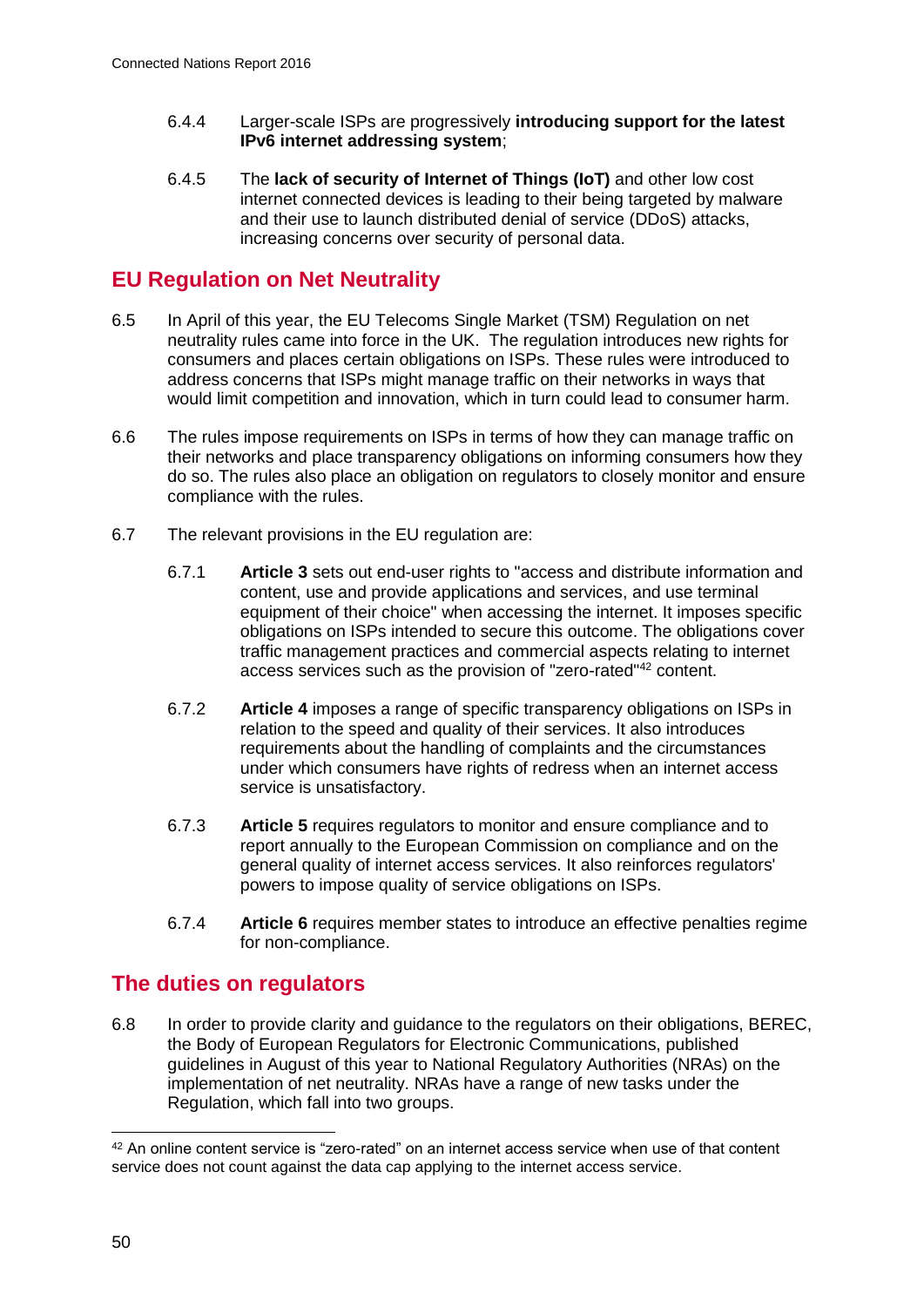- 6.9 Firstly, monitoring and reporting on compliance with the Regulation and the quality of internet access in the country. NRAs must "closely monitor" the quality of internet access, and ISPs' compliance with the obligations in the Regulation, specifically:
	- 6.9.1 The transparency obligations for ISPs to provide additional information in contracts about the broadband speeds - the minimum, maximum, normallyavailable and advertised speeds for fixed services; the estimated maximum and advertised speeds for mobile services; to handle consumer complaints about these issues, and provide remedies/redress when necessary.
	- 6.9.2 To ensure that ISPs do not limit end-users' ability to: access and distribute information and content; use and provide applications and services; and use terminal equipment of their choice, irrespective of the end-user's or provider's location or the location, origin or destination of the information, content, application or service, via their internet access service.
- 6.10 Secondly, enforcement of ISP compliance with the Regulation:
	- 6.10.1 NRAs must enforce the Regulation, investigating complaints or potential breaches identified in the course of monitoring compliance. They may require ISPs to change their practices and impose sanctions in the event of serious breaches.
	- 6.10.2 NRAs must also report annually to the Commission on these issues, with the first report due in June 2017.
- 6.11 Ofcom will continue to maintain a close dialogue with industry to ensure that the appropriate balance is struck between restricting ISP practices, in order to protect innovation in online services, and allowing ISPs to evolve their networks and the range of internet and non-internet services they offer – whilst avoiding harming incentives to invest and ensuring the Internet remains an open and innovative environment.

### **Implementation actions**

- 6.12 Ofcom currently has an on-going programme of work that is in line with the requirements of the EU Regulation. This programme includes reviewing the voluntary Broadband Speeds Code, and establishing a process to discharge our obligations with regard to the measurement and reporting on the quality of Internet Access Services (IAS).
- 6.13 Article 4 requires ISPs to ensure that any contract which includes IAS specifies the following:
	- 6.13.1 How traffic management measures could impact on the quality of IAS, the privacy of end-users and the protection of their personal data;
	- 6.13.2 Any impact of fair usage policies, data caps and specialised/managed services on IAS;
	- 6.13.3 Important broadband speeds for both fixed and mobile networks; and
	- 6.13.4 The circumstances under which consumers should be able to exercise their rights of redress, and the remedies available to them, when an internet access service (IAS) is unsatisfactory.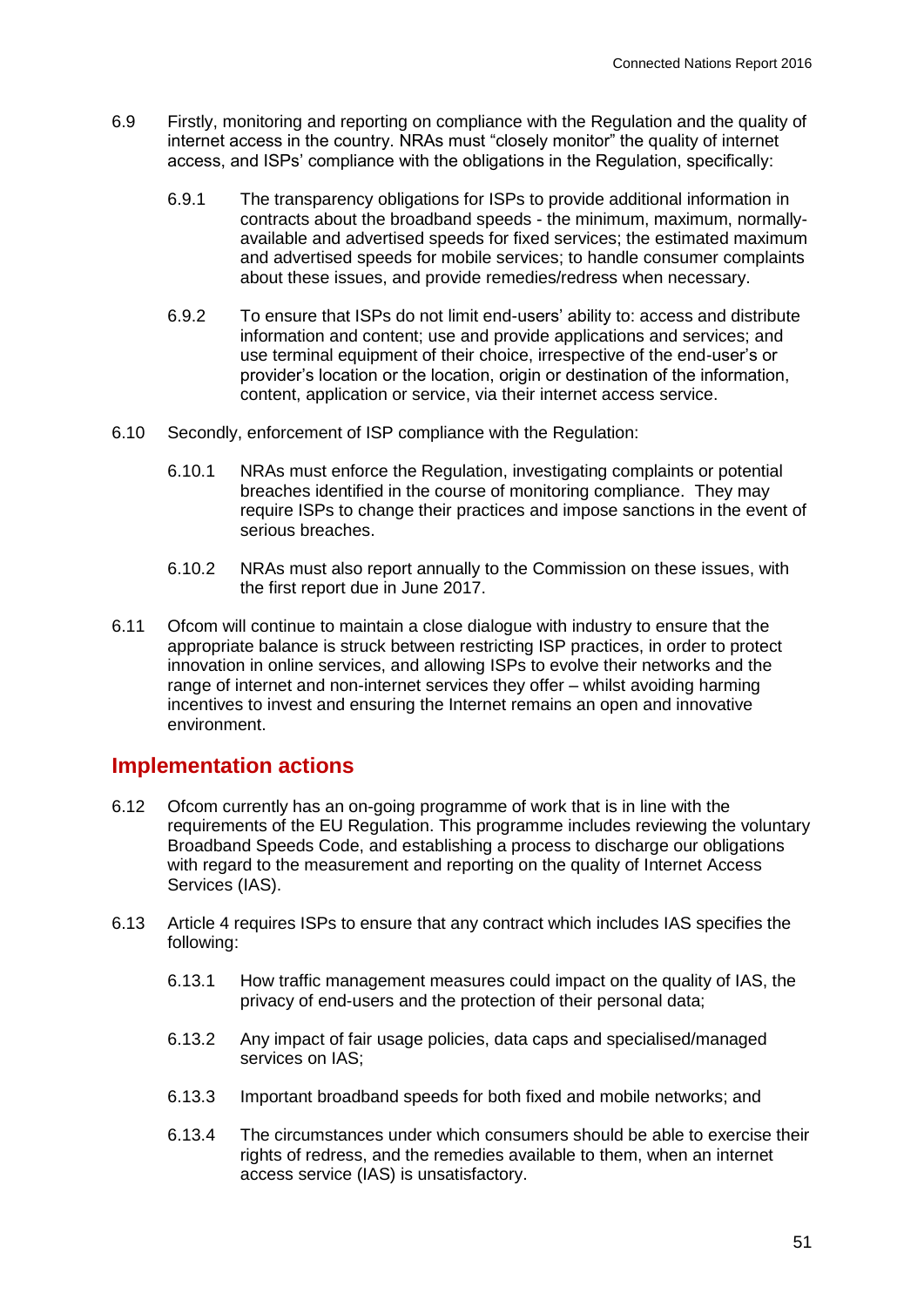- 6.14 ISPs also need to have transparent and efficient procedures for handling complaints about such matters.
- 6.15 Ofcom is currently checking the compliance of the UK's main ISPs' residential consumer contracts in relation to the impact of traffic management on the quality of the IAS and on privacy and the protection of personal data.
- 6.16 We already have an active monitoring and enforcement programme covering providers' obligations under General Condition 14.4 in relation to complaints handling, including for IAS. We will continue to actively monitor communications providers' (CPs) compliance with these obligations, considering formal enforcement action if breaches are identified.
- 6.17 We will be revising the Broadband Speeds Codes of Practice for businesses and residential consumers. We aim to strengthen the Codes and ensure that speed information given at point of sale and after sale is in line with the specification of the TSM regulation and consistent across CPs. This will ensure more realistic estimated speed measures are given to consumers, as well as an easier route to redress. The Codes will provide guidance to CPs on the interpretation of the TSM regulation in the UK. We are currently engaged in discussions and workshops with CPs and aim to consult on the revised Codes and guidance in summer 2017.
- 6.18 In this context, it is worth noting that the Advertising Standards Authority (ASA) recently published research into consumers' understanding of broadband speed claims made in adverts<sup>43</sup>. The study was commissioned following growing concerns that consumers were misled by adverts for broadband services citing headline speeds that customers did not actually receive.
- 6.19 The research found that speed is an important factor for a significant proportion of consumers who are making decisions between providers. However, levels of knowledge and understanding of broadband speeds vary, and are low overall with many not knowing what speed they need to carry out daily online tasks
- 6.20 Most understand that the higher the number in the advertisement, the higher the speed of the service, but many are unclear on what this means for them and what speed they would likely achieve. Despite that uncertainty, most consumers believe they are likely to receive a speed at or close to the headline speed claim when, for many, that is not likely to be the case
- 6.21 As a result, the ASA is reviewing its guidance to advertisers on broadband speed claims. A report will be published in spring 2017. Ofcom will work with the ASA to ensure consistency of approach.

# **Traffic management practices**

6.22 Traffic management is a necessary aspect of ISPs' network management practices. Better controlling the flow of traffic across an ISP's network by using traffic management (TM) can benefit consumers by improving the performance of their broadband connections at peak times. However, there are concerns that through their use of it, ISPs might manage traffic on their networks in ways which can cause consumer harm or limit online innovation. These potentially harmful practices may

<sup>43</sup> See [https://www.asa.org.uk/News-resources/Media-Centre/2016/ASA-calls-for-a-change-in-the](https://www.asa.org.uk/News-resources/Media-Centre/2016/ASA-calls-for-a-change-in-the-advertising-of-broadband-speed-claims.aspx#.WDxjtX2uqgE)[advertising-of-broadband-speed-claims.aspx#.WDxjtX2uqgE](https://www.asa.org.uk/News-resources/Media-Centre/2016/ASA-calls-for-a-change-in-the-advertising-of-broadband-speed-claims.aspx#.WDxjtX2uqgE)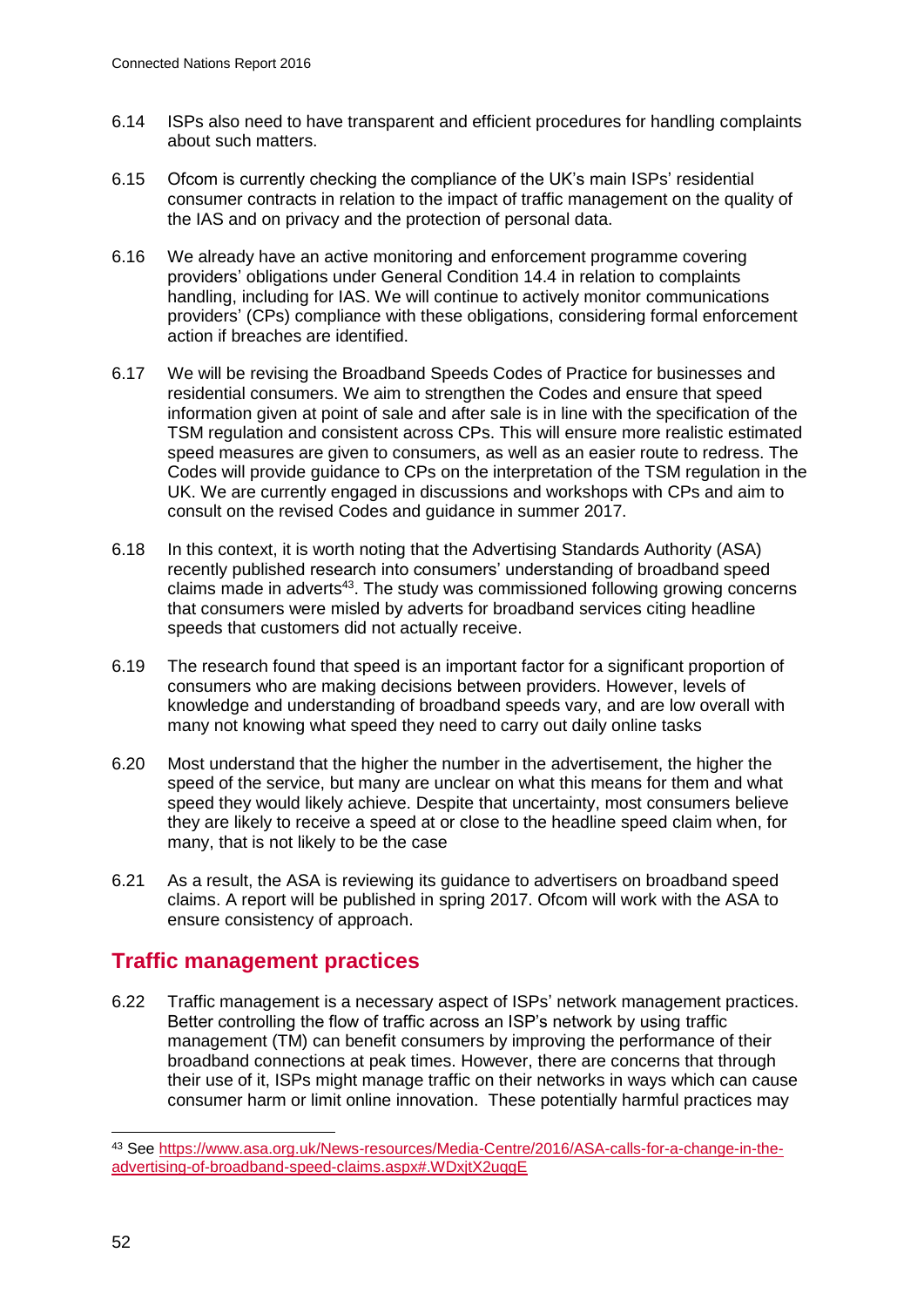include ISPs restricting or 'slowing down' subscribers' access to specific online content, in order to further their own commercial interests, or attempting to charge CPs to access their subscribers. Practices such as these can stifle innovation, be considered anti-competitive and could restrict freedom of expression.

- 6.23 In light of this, Ofcom has required ISPs to be fully transparent in what they do in this regard, to ensure that consumers can make informed decisions. Before the coming into force of the European Union Telecoms Single Market (TSM) Regulation, ISPs in the UK were already subject to a regulatory obligation<sup>44</sup> to be transparent with consumers about their TM practices. There is an industry-wide code of practice explaining how they should comply with this obligation (the Traffic Management Transparency Code of Practice<sup>45</sup>) which requires that each ISP publish a table summarising its TM policy for each package on offer. These tables have been available on signatories' websites since July 2011.
- 6.24 In late 2013, Ofcom conducted research on consumer awareness and use of the TM information provided by ISPs. It found that, while the information provided by ISPs was largely accurate and understandable, consumer awareness of TM generally was low. Following this, during 2014 we worked with ISPs to help them improve the impact of the information they provide, with a focus on improving consumer awareness and usability.
- 6.25 This work, pursued via the BSG Open Internet Forum has resulted in voluntary agreement by the ISPs that they adopt a common approach to defining the traffic management techniques they deploy. The ISPs now provide introductory information explaining their policies and the impact of these policies on their services, and have updated their websites to include glossaries of technical terms.
- 6.26 We review these key facts indicators and report on them each year as part of this report. Our conclusion is that, broadly, transparency about TM practices has improved, and in general TM policies are less restrictive than they were a few years ago.
- 6.27 For many fixed networks, TM policies are rarely if ever invoked, although CPs do publish what they would do if networks are congested to ensure adequate performance for time critical applications. Virgin Media continues to apply TM to very heavy data users as part of its demand management policy during busy periods
- 6.28 Mobile networks also now generally claim not to use TM unless congestion becomes an issue, but this can happen both as a result of normal "time of day" variations in overall loading and as a result of more random increases in users and consequent traffic in particular geographic areas and the cell sites that serve them. They also use data caps and speed limits as another means of managing demand, which may have a much more fundamental impact on the customer experience
- 6.29 Ofcom continues to explore how best to assess and measure the mobile broadband consumer experience. The "Smartphone Cities, Measuring 4G mobile broadband and voice performance" report<sup>46</sup> that is being published concurrently with this report looks

-

<sup>44</sup> General Condition 9.2e

<sup>45</sup> [http://www.broadbanduk.org/wp-content/uploads/2013/08/Voluntary-industry-code-of-practice-on](http://www.broadbanduk.org/wp-content/uploads/2013/08/Voluntary-industry-code-of-practice-on-traffic-management-transparency-on-broadband-services-updated-version-May-2013.pdf)[traffic-management-transparency-on-broadband-services-updated-version-May-2013.pdf](http://www.broadbanduk.org/wp-content/uploads/2013/08/Voluntary-industry-code-of-practice-on-traffic-management-transparency-on-broadband-services-updated-version-May-2013.pdf) <sup>46</sup> [https://www.ofcom.org.uk/research-and-data/broadband-research/smartphone-cities/december-](https://www.ofcom.org.uk/research-and-data/broadband-research/smartphone-cities/december-2016)[2016](https://www.ofcom.org.uk/research-and-data/broadband-research/smartphone-cities/december-2016)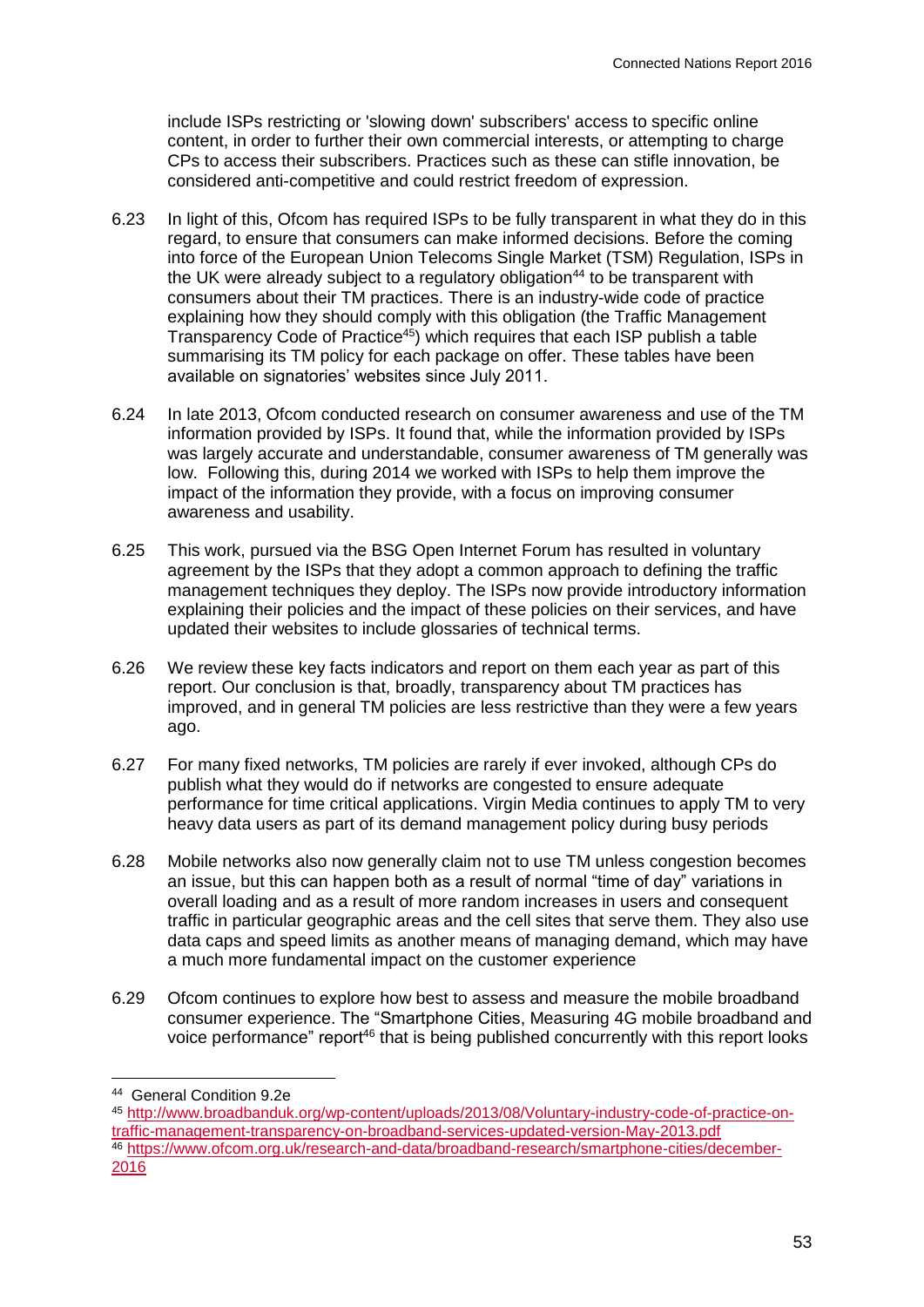at how each of the MNO networks performs in a number of major urban areas. In addition to average speed measurement and key web service delivery performance, it has established that generally users in all of the cities can expect to receive more than 2Mbit/s for 90% or more of the time. Whilst this seems likely to deliver a good quality of experience for users, it does emphasise that congestion and, hence, TM can have a significant impact during peak periods or other congestion episodes.

6.30 As mobile networks, and the customers who use them, complete the transition to a fully 4G environment, voice services will be delivered using 4G voice or VoLTE technology, as discussed in Section 5. Since voice will now be transported as any other data service session, ensuring prioritisation during busy periods or localised congestion will become more important, particularly for calls to the emergency services. Ofcom will continue to monitor TM application in this context to ensure voice service quality is maintained.

## **Internet interconnection trends**

- 6.31 As part of our information requests to communications providers, we asked them how they connect their customers to the rest of the internet. In previous years we have used this information to review and report on the nature of the connection arrangements used by ISPs to deliver internet content.
- 6.32 Interconnection can be defined as a business relationship where there is an exchange of customer traffic, between administratively separate Internet networks. As referred to in last year's report, there are many different ways in which ISPs can exchange their customer's traffic with each other. These include transit, public and private peering and the deployment of CDNs.

#### **Peering**

- 6.33 With peering, both parties tend to meet at a carrier neutral location known as an internet exchange point or IXP. At this exchange they are able to connect either directly or via the exchange's equipment. The latter is often known as public peering, the former as private peering, this term also being used to describe interconnection at one or other of the parties own premises.
- 6.34 In the case of public peering each ISP pays its own costs for connecting into the exchange's switch. In the case of private peering there are many commercial alternatives available to them, which in many cases may depend on the ratio of traffic exchanged between the two parties.
- 6.35 In the situation where the ISPs exchange traffic within a given ratio they cover their own interconnection costs, as the relationship is mutually beneficial and is considered a "balanced" peering.
- 6.36 With larger content providers, the ratio between the traffic sent by each of the peers is now typically relatively high and very different from the 1:1 ideal of "balanced" peering, as a content provider such as Netflix sends a significantly larger volume to the ISP's customers than *vice versa*.
- 6.37 Generally, in the scenario where the amount of traffic exchanged between the ISPs falls outside of the agreed ratio, the ISP responsible for sending excess traffic is likely to have to pay for the excess, as the relationship could be considered as being more beneficial for only one party. This change has led to a "settled" peering model, where billing is based on the out-of-ratio traffic.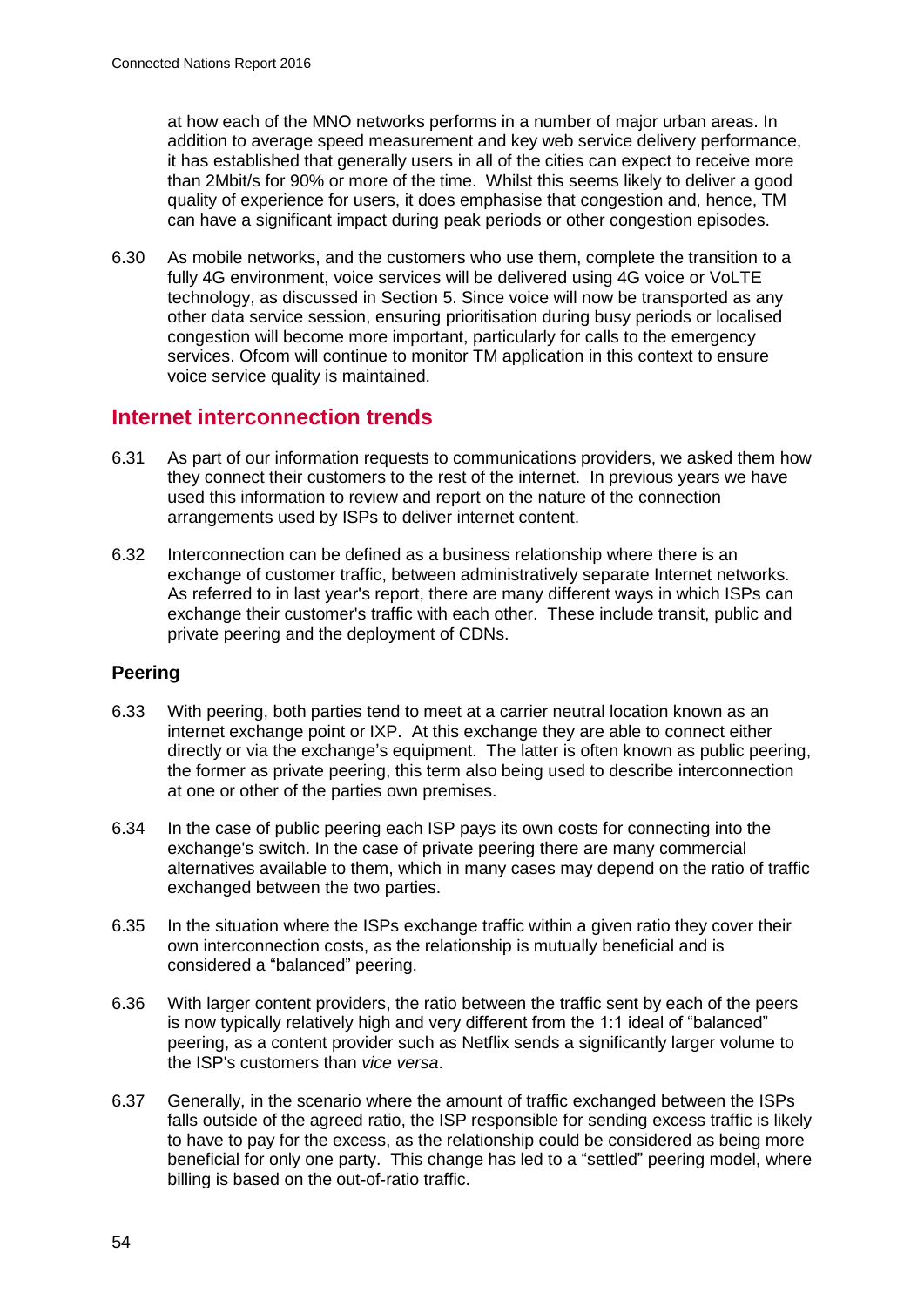6.38 However, in time this trend may reverse, with the increase in cloud computing and other consumer oriented and services that involve bigger uploads, the traffic flowing upstream to some content providers may tend more toward a balanced ratio. This is likely to result in further adjustments to commercial arrangements with both parties sharing the costs more evenly.

#### **Transit**

6.39 Transit is when a party pays for access to either all possible destinations in the Internet, or only within a geographic region i.e., destinations with the UK only. The commercial details may include the volume of traffic exchanged or where the customer commits to maintaining a minimum volume.

#### **Content Delivery Networks and caching**

- 6.40 Over the last year, and as we have reported in previous years, both the number of transit and peering connections have been decreasing whilst the deployment of Content Delivery Networks and associated caching has been noticeably increasing.
- 6.41 Some of the largest content providers now operate their own delivery networks, which must interconnect with ISPs in order to deliver content to consumers. They can do this either by paying a transit network, which itself connects to the ISP, or by interconnecting directly as shown in [Figure 28.](#page-6-0) Direct interconnection is cheaper (for the content provider) for the delivery of large volumes of data



#### <span id="page-6-0"></span>**Figure 28: Changing approaches to interconnection**

*Source: Ofcom*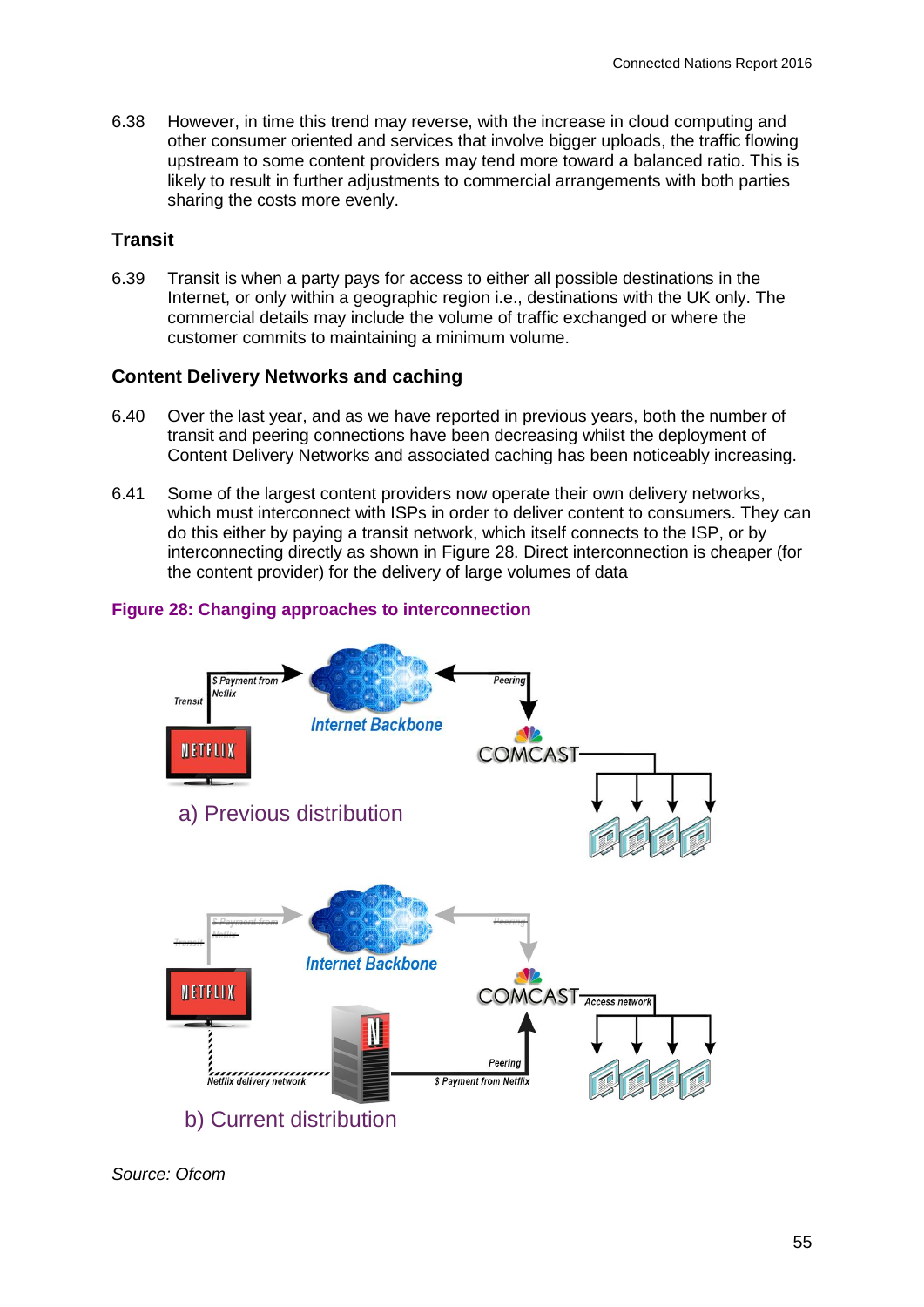- 6.42 Particularly in the US, these 'direct' interconnection agreements between ISPs and content delivery networks have led to allegations that ISPs are attempting to become *gatekeepers*, extracting a charge from content providers to allow them to access the ISPs' subscribers. The allegations are particularly prominent in those countries (like the US) where there is limited competition among ISPs, and hence the negotiating position of content providers is seen to be weaker.
- 6.43 In fact, these arrangements are arguably no different from traditional network operator interconnection negotiations and arrangements that have always existed. We have no reason to believe that UK ISPs are abusing their position to extract payment from content providers.
- 6.44 In particular, we note that Netflix's CDN arrangements, and those of other leading content providers, are now being further extended into the access provider's own network using 'caching servers'. Caching servers are CDN servers which can be placed within the ISP's network or on a third-party network, storing the most popular content. This removes the need for the ISP to connect to the original source of the content every time a customer requests it.
- 6.45 There are many reasons why this approach may be preferred. The local delivery of content can result in better delivery times to the consumer, which may translate to a better quality of experience, and so is often a preferred option for content providers. This approach further reduces transit or backhaul connectivity costs, and can also improve the customer experience by reducing the likelihood of data congestion in these parts of the network. The commercials in this model are likely to include location services and port-based pricing.
- 6.46 This evolution is explored further in an academic paper called "Open Connect Everywhere: A Glimpse at the Internet Ecosystem through the Lens of the Netflix CDN<sup>47</sup>" published this year by a team at Queen Mary University of London. This notes, in particular, how Netflix as a content provider has moved to operating its own CDN whilst generally relying on third party cloud storage and, increasingly, caching servers it embeds in ISP networks. The variability of its network interconnection scenarios reflects the very differing network topologies and traffic flows in different markets.
- 6.47 Many CDN providers are now measuring and reporting on the performance of their content through each ISPs network. The publishing of this data on their websites may also influence how ISPs choose to interconnect with them.

#### **Overall trends**

- 6.48 Last year we noted an increasing use of content delivery networks (CDNs) and direct connections between the access providers and the providers of content and services, and a reducing use of transit and public peering arrangements to deliver internet content.
- 6.49 This trend has continued volumes of traffic across the interconnection points between the main ISPs and the internet core, other ISPs and the main providers of content have increased by around 45% since last year.

<sup>&</sup>lt;sup>47</sup> See [http://www.theregister.co.uk/2016/06/22/boffins\\_map\\_netflixs\\_open\\_connect\\_cdn/](http://www.theregister.co.uk/2016/06/22/boffins_map_netflixs_open_connect_cdn/) and <http://eecs.qmul.ac.uk/~boettget/mapping-netflix-coseners16.pdf>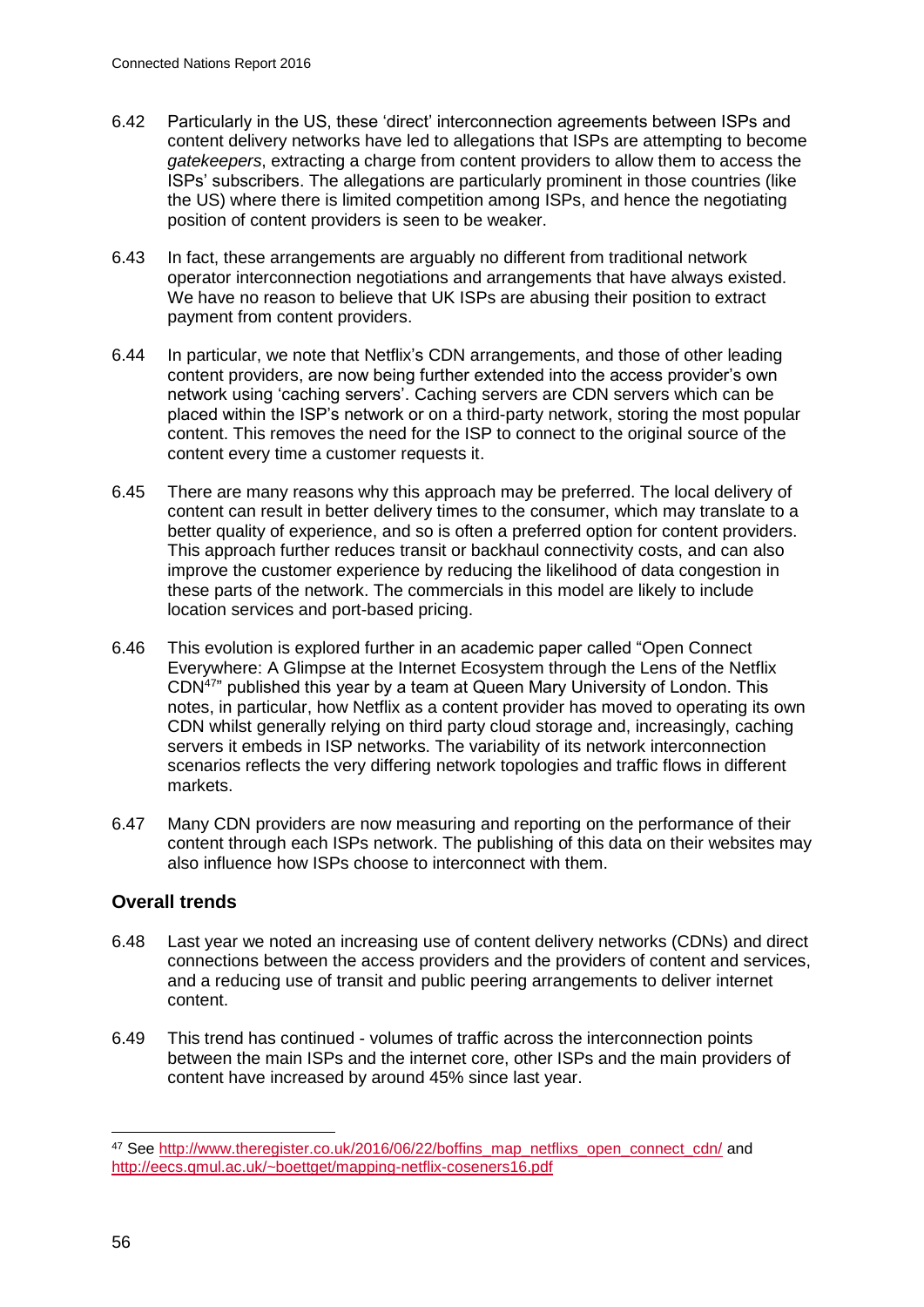6.50 As [Figure 29](#page-8-0) shows, CDN connectivity is an even bigger proportion of the overall traffic than before, although there are notable differences between content providers. Generally, mobile networks have a lower proportion of CDN delivered traffic, probably reflecting the lower consumption of streamed video through devices connected directly to the mobile networks (as opposed to Wi-Fi).



<span id="page-8-0"></span>**Figure 29: Breakdown of fixed and mobile interconnection traffic**

*Source: Ofcom analysis of operators' data*

-

# **Further progress on migrating to IPv6**

- 6.51 The availability of IPv6 to consumers is progressing. IPv4 address ranges are nearing exhaustion and new service deployment is inevitably going to increase the demand for unique, publicly accessible addresses that only the IPv6 regime can deliver. This will, in particular, facilitate the deployment of the Internet of Things (IoT).
- 6.52 According to the Akamai IPv6 Adoption<sup>48</sup> table, the UK is currently in 10th place in a list of countries who have adopted IPv6. However, compared to last year, most of the major ISPs have now launched IPv6 services to those customers who want it, building on the IPv6 support they already had in their core networks.
- 6.53 For example, Sky has progressively enabled "dual-stack<sup>49</sup>" IPv6 for approximately 90% of its customers by upgrading the firmware in existing routers. A small percentage of the remainder will need replacement routers as the existing units will

<sup>48</sup> [https://www.akamai.com/uk/en/our-thinking/state-of-the-internet-report/state-of-the-internet-ipv6](https://www.akamai.com/uk/en/our-thinking/state-of-the-internet-report/state-of-the-internet-ipv6-adoption-visualization.jsp) [adoption-visualization.jsp](https://www.akamai.com/uk/en/our-thinking/state-of-the-internet-report/state-of-the-internet-ipv6-adoption-visualization.jsp)

<sup>&</sup>lt;sup>49</sup> Dual-stack means that those with IPv6 addresses will be able to access both IPv4 and IPv6 sites. This is important as much of the Internet is still on IPv4 only.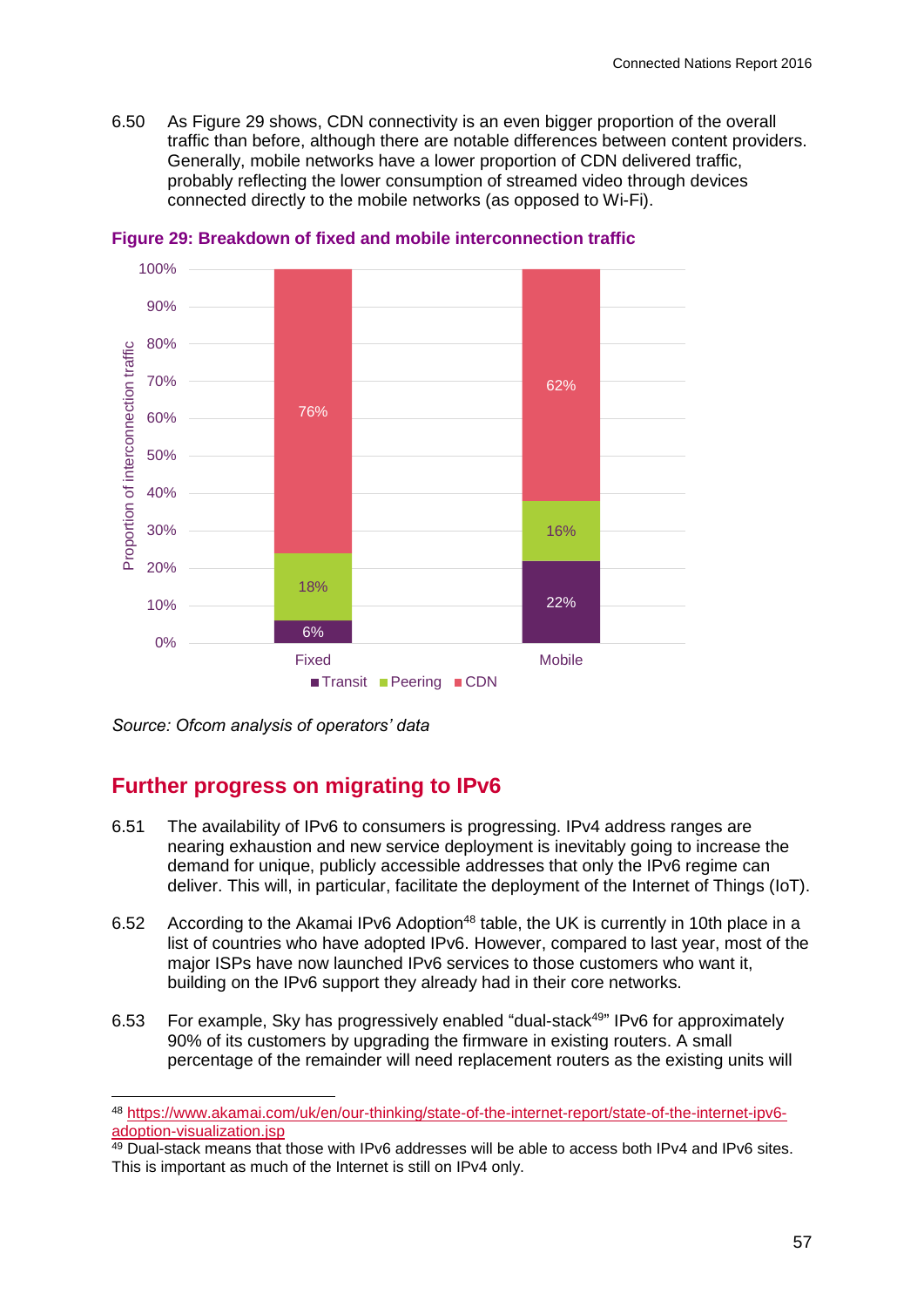not support IPv6. BT is adopting a similar path with their integrated Home Hub routers being mainly IPv6 compatible with a firmware upgrade that is shortly being rolled out.

## **The Internet of Things - is security an afterthought?**

- 6.54 Recently there have been a number of security breaches where Internet of Things (IoT) devices have been hijacked and used to create distributed denial of service (DDOS) attacks. One particular attack rendered Akamai helpless when they were unable to mitigate the effects of the attack on a target they were providing hosting and network security services for, and the website had to be shut down<sup>50</sup>. In the wake of these attacks, the security, or lack thereof, associated with IoT devices is gaining public interest.
- 6.55 As the adoption of IoT technologies continues to increase, the threat of security breaches is likely to rise, particularly as some IoT device manufacturers are not currently implementing particularly effective security measures into their products and, in many cases, do not have entirely convincing approaches to firmware upgrades and patching in the light of emerging threats.
- 6.56 In some cases, the most fundamental problems with these devices can be partly attributed to the default passwords not being changed, thereby allowing hackers to remotely gain access and install malware on them. These infected devices are then used directly or indirectly to launch DDoS attacks.
- 6.57 The lack of security with these devices may also have an impact on the consumer's privacy, with hackers being able to gain access to personal information. Depending on the IoT device they have, it may reveal personal data related to their health, or their habits of when they leave and arrive home, leaving them vulnerable to higher insurance costs or targeted burglary.
- 6.58 Many creators of IoT devices, who are not security minded, may be unaware of how vulnerable their products are to cyber-attacks. The GSMA<sup>51</sup> has produced security guidelines on how developers of IoT devices can incorporate security safe guards into their products.
- 6.59 As the deployment of IoT continues, Ofcom will work to ensure that industry addresses the need to protect the consumer from data exfiltration and other exploits. This could involve educating consumers on how best to protect their devices and personal information.
- 6.60 The past year has seen a 34% increase in the number of IoT devices individually connected to mobile networks (with a dedicated SIM card) in the UK, as shown in [Figure 30](#page-10-0) below. The amount of IoT traffic carried over the mobile networks is steadily increasing. However, as the volume of traffic generated by IoT devices is very small, this remains only a small proportion of traffic overall. [Figure 30](#page-10-0) does not include those IoT devices that are not connected to mobile networks, such as those connected via short range links (e.g. Bluetooth) or wide area low power networks (such as Sigfox).

-

<sup>50</sup> [http://www.networkworld.com/article/3123672/security/largest-ddos-attack-ever-delivered-by](http://www.networkworld.com/article/3123672/security/largest-ddos-attack-ever-delivered-by-botnet-of-hijacked-iot-devices.html)[botnet-of-hijacked-iot-devices.html](http://www.networkworld.com/article/3123672/security/largest-ddos-attack-ever-delivered-by-botnet-of-hijacked-iot-devices.html)

<sup>51</sup> <http://www.gsma.com/connectedliving/future-iot-networks/>